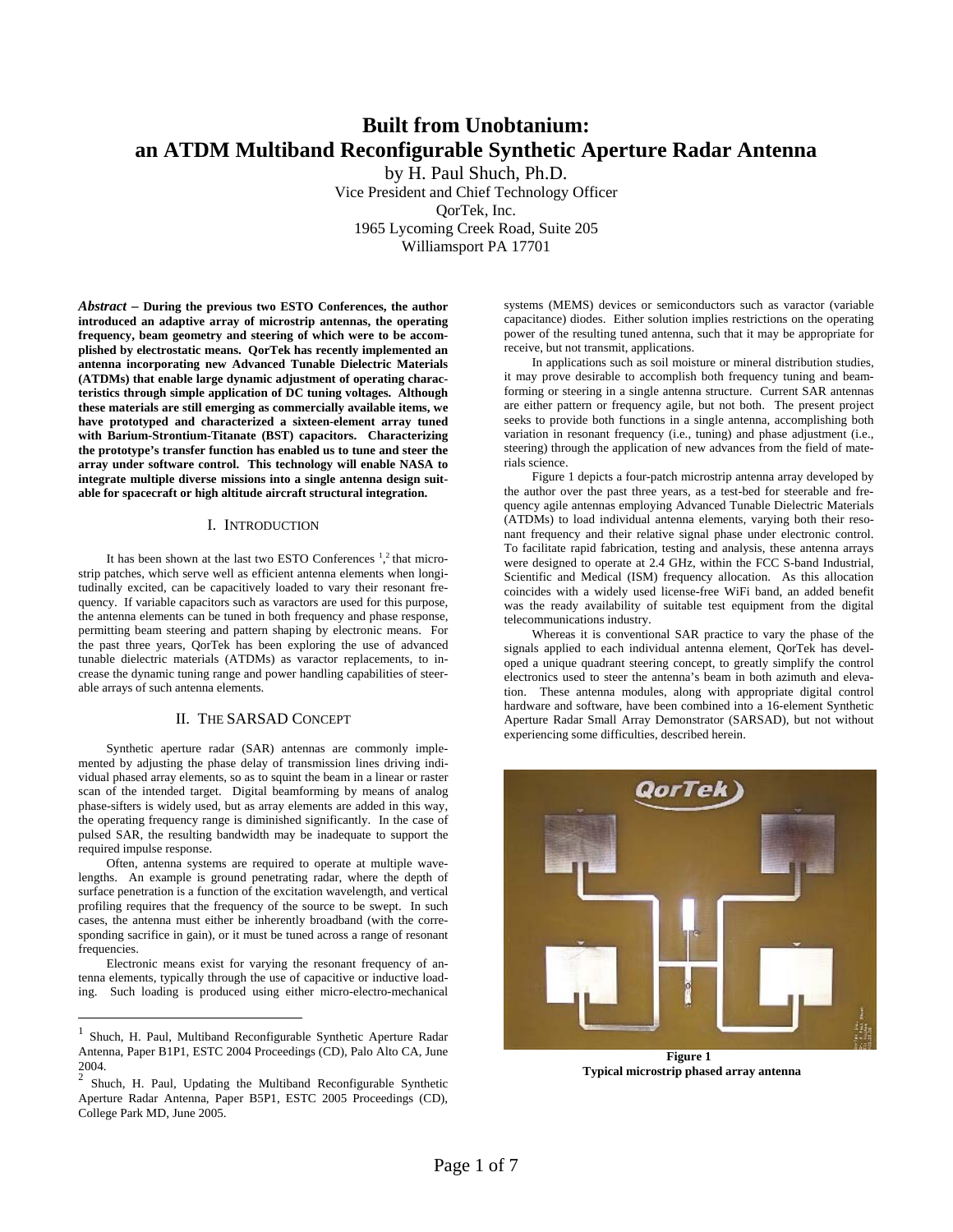### III. ADVANCED TUNABLE DIELECTRIC MATERIALS

The fabrication of electrically tunable variable capacitors from various ferrotunable dielectric materials is widely documented. Although other tunable dielectric substrates have been employed (and, in fact, were explored under the present contract), the most mature of these Advanced Tunable Dielectric Materials (ATDMs) at present is probably Barium Strontium Titanite (BST). Challenges to overcome in producing reliable varactor replacements from BST include temperature stability (addressed through layering of multiple stochiometries, as discussed in [2]), highvoltage breakdown issues (discussed in Section IV of the present paper), and tuning linearity (addressed in Section V herein). In addition to these difficulties, a challenge facing the present project is the lack of economical availability of the required ATDMs in production quantities.

QorTek relied upon the expertise of our colleagues in the Materials Science and Engineering department at North Carolina State University, to fabricate a quantity of electrically tunable BST capacitors for use in developing the SARSAD antenna panels. The challenge was to trade off the mutually exclusive requirements of low capacitance, wide dielectric tuning range over modest voltage extremes, and low dielectric losses at microwave frequencies.

NCSU selected an interdigital capacitor (IDC) geometry for the BST capacitors, as indicated in Figues 2 and 3. One hundred devices, representing probably the entire world's supply of such BST tuning capacitors, were fabridcated, as seen in Figure 4. Their C/V performance and dielectric losses are depicted in Figure 5.



 **Critical dimensions, ATDM interdigitated capacitors** 



 **Gap geometry, ATDM interdigitated capacitors** 



**Figure 4 The world's supply of custom SARSAD BST IDCs!** 



Capacitive end-loading of microstrip patches, resulting in control of resonant frequency, as well as phase steering through detuning of the elements, was performed by affixing the IDCs to the antenna substrates with conductive silver epoxy, as indicated in Figure 6. The conductive epoxy was cured in a temperature-controlled oven at  $+150^{\circ}$  C for one hour, which resulted in excellent conductivity, but generated other difficulties, as discussed in Section IV.



**Figure 6 ATDM-loaded microstrip antenna element**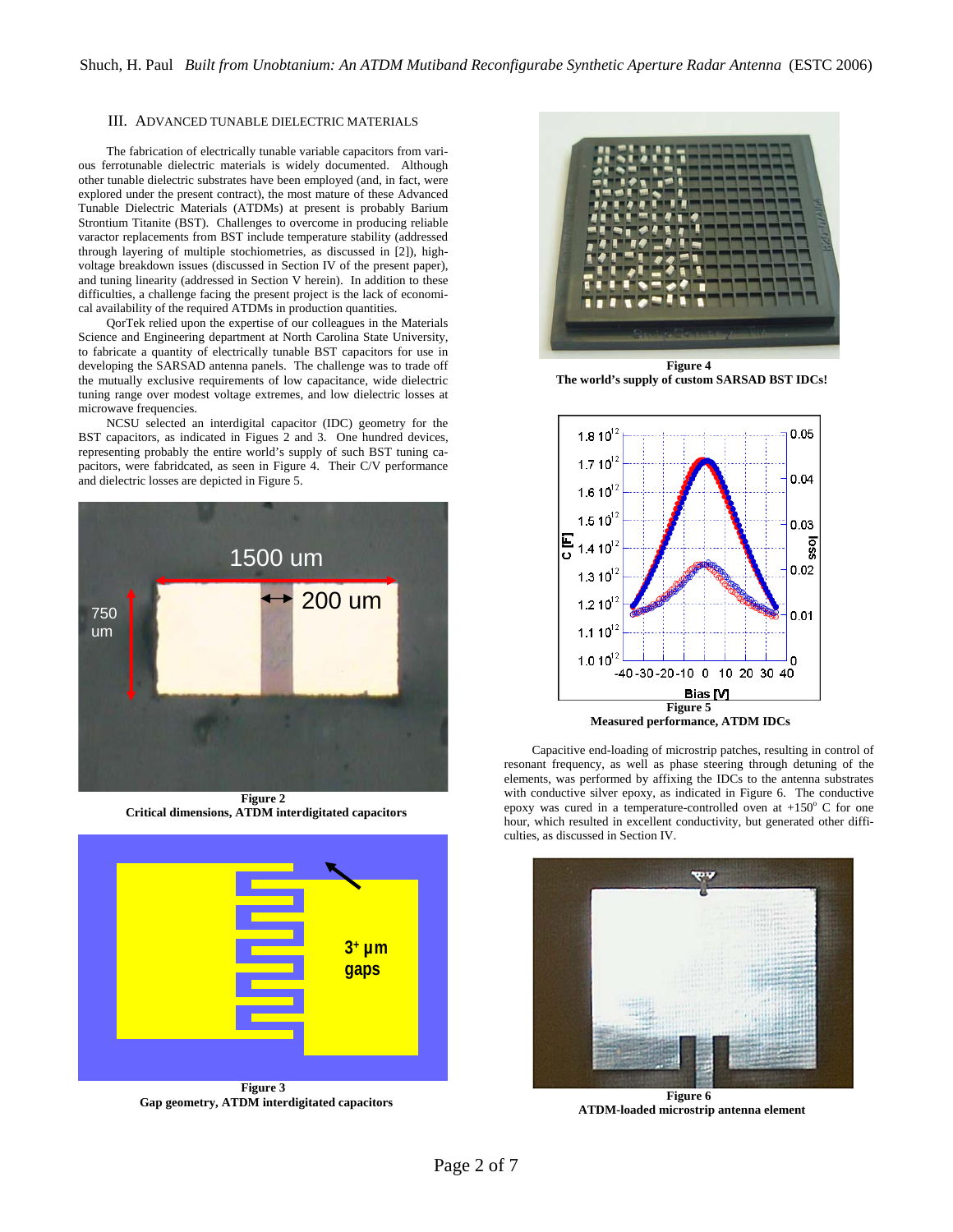# IV. HIGH VOLTAGE DRIVER CIRCUITRY

A four-channel SAR Digital Tuner developed during Year 2 of the present contract drove a varactor-tuned antenna breadboard over a 0 -12 VDC range. However, the BST capacitors used in the SARSAD require potentials of five to ten times those required of silicon epitaxial tuning diodes. Thus, it was necessary to design and fabricate a four-channel precision DC amplifier network, to interface between the tuner and the new antenna.

The circuit used to boost the bias voltages by a gain of ten is a high voltage DC amplifier seen in Figure 7. The four channel matched amplifier assembly is shown in figures 8 (circuit board) and 9 (packaged module), and interfaces directly to the existing QorTek SAR Digital Controller module through the RCA connectors depicted. The entire system is powered by the same 24 volt AC adapter brick that powers the digital tuner (described in [2]). The high voltage is achieved with an Ultravolt adjustable switching DC to DC converter. The ±15V supply comes from a DCP012415DU DC to DC converter. The male RCA plugs for the four channel input are exactly aligned to match the digital tuner box, so they can be connected directly to each other.

Evaluating the amplifier schematic, the 100k resistor to ground on the input prevents the voltage from floating when there is no input connected. The first stage of the amplifier is an operational amplifier. This is how linearity is achieved. The next stage, a complementary common base configuration (Q2 and Q3), provides most of the voltage gain. The final stage, a complementary common collector configuration (Q1 and Q4), provides some current gain and allows the amplifier to go up to the full bus voltage if needed. The two output resistors (R5 and R11) in series are current-limiting resistors for short circuit protection.

The gain of the DC amplifiers is determined by the feedback resistors (R8 and R9) and the resistor connected from ground to the noninverting input of the op-amp (R7). Because of the two transistor stages and because the feedback is connected to the non-inverting input, even though the input is on the inverting side of the op-amp, the gain is noninverting. Therefore, the equation to determine gain is  $1+(R_{\text{feedback}}/RT)$ . The amplifiers exhibit outstanding linearity, as seen in Figure 10.



While testing the digital tuner and the amplifier along with a BST antenna panel, there was some noise observed in the system while the tuner and amplifier were connected. After looking at the output signal with an oscilloscope, it was determined that the noise, although very low in amplitude, was coming from the switching high voltage DC-DC converter. Two capacitors (C7 and C8 in Figure 7) were added to the output of each channel to create a low-pass filter to remove the noise. However, the noise could have been coming from the digital tuner, because while running a low-voltage test with just the digital tuner, noise was also evident at a detector terminating the output of the antenna when the tuner

was connected. Continuing to use the filtered amplifier system should preclude a recurrence of this problem.



**Figure 8 High-voltage driver amplifiers (circuit board)** 



**Figure 9 High-voltage driver amplifiers (packaged)** 

**SAR Bias Voltage Amp Response**



 **High-voltage driver amplifiers (response)** 

During testing of the first BST antenna panels, we experienced high-voltage arc-over and catastrophic breakdown of the interdigital capacitors, as seen in Figure 11. It appears that the IDCs lose their breakdown strength during the conductive epoxy cure anneal. As a temporary solution, an additional batch of IDCs was fabricated with noble metal electrodes only. Unfortunately, this increased the series resistance of the devices, and hence reduced the gain of the antennas due to dissipative losses. A more acceptable solution would be to identify a room temperature curing conductive epoxy for the IDC attach.

The gain of the high-voltage DC amplifier array is fine-tuned using the potentiometer (R9). Originally R8 was a 91k resistor, but because of resistor tolerances, a 100k ended up being used to achieve a gain of ten. Because of problems with arc-over in the BST capacitors previously noted, the gain was adjusted to five temporarily by changing R8 to a 43k ohm resistor s. Once the high-voltage arcing problem is resolved, the gain will be adjusted accordingly.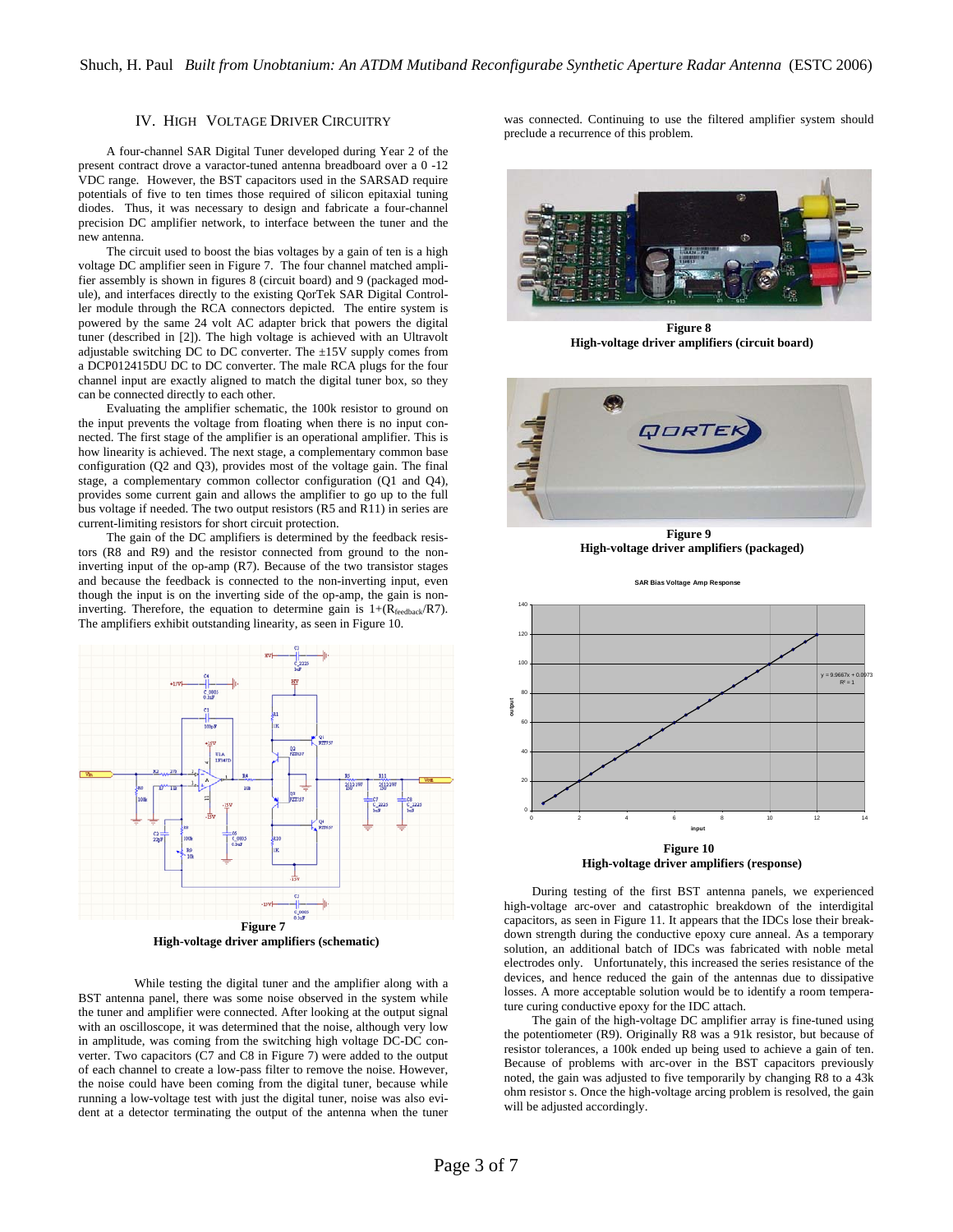

**Figure 11 High-voltage damaged BST IDC** 

# V. TUNING LINEARITY

Since our array is to be steered and tuned under digital control, it is desired to derive a transfer function for its tuning response, which we will subsequently implement in software. This SAR antenna is unique in that its tuning elements employ a ferrotunable substrate of barium-strontiumtitanate (BST) developed by subcontractor Prof. Jon-Paul Maria and his graduate students at North Carolina State University. The tunable elements allow us to vary the antenna array's resonant frequency by application of DC voltages.

As a first-order approximation of an appropriate transfer function, we fit the tuning data to a linear curve, in the form *y=mx+b*. Although BST itself is touted to be a highly linear material, such is not the case for the resulting antenna, as evidenced in the tuning curve shown in Figure 12. Note the extent to which the data points diverge from the trendline. Linear regression analysis shows a correlation coefficient (R-squared) of only 0.9152.



Since we desire to tune the SAR antenna in software, a more accurate transfer function is desired, calling for multivariate statistical analysis of our limited data set. Sixth-order polynomial regression produces the curve seen in Figure 13, with a perfect fit  $(R^2=1)$  to the data points. However, a word of caution is in order. Just because we can find a func-

tion which fits the available data, we shouldn't assume that function reflects reality.



 **Frequency tuning (6th-order polynomial regression)** 

It is a mathematical truism that *any* n data points will *perfectly* fit an (n-1)th order polynomial equation! Consider that an n-order polynomial actually has  $(n+1)$  terms, with exponents of n through zero. (That lowest order term is just a numerical coefficient, since  $x^0 = 1$  for any value of x.) So, if we fit an (n-1)th order polynomial to any arbitrary set of n data, the resulting curve will go precisely through all the points. At this juncture, our polynomial is not really an equation at all, but rather a lookup table expressed in polynomial form. We would expect all the points that go into a lookup table to correlate exactly with that lookup table. So, it should be no surprise that very high order polynomial curve fitting produces results that are completely accurate, and altogether useless.

In the present case, with only seven data points available, it is altogether intuitive that our correlation to a sixth-order curve shows an ideal coefficient of 1. Prudence (and the sample size rule) dictates that the number of data points being evaluated must always significantly exceed the order of the polynomial being used to characterize them.

If we take a second look at our seven data points, we conclude that, for this antenna configuration, reality is somewhat simpler than a sixthorder polynomial. Two separate and distinct linear tuning regions are evident in Figure 14.



 **Frequency tuning (two distinct linear modes)**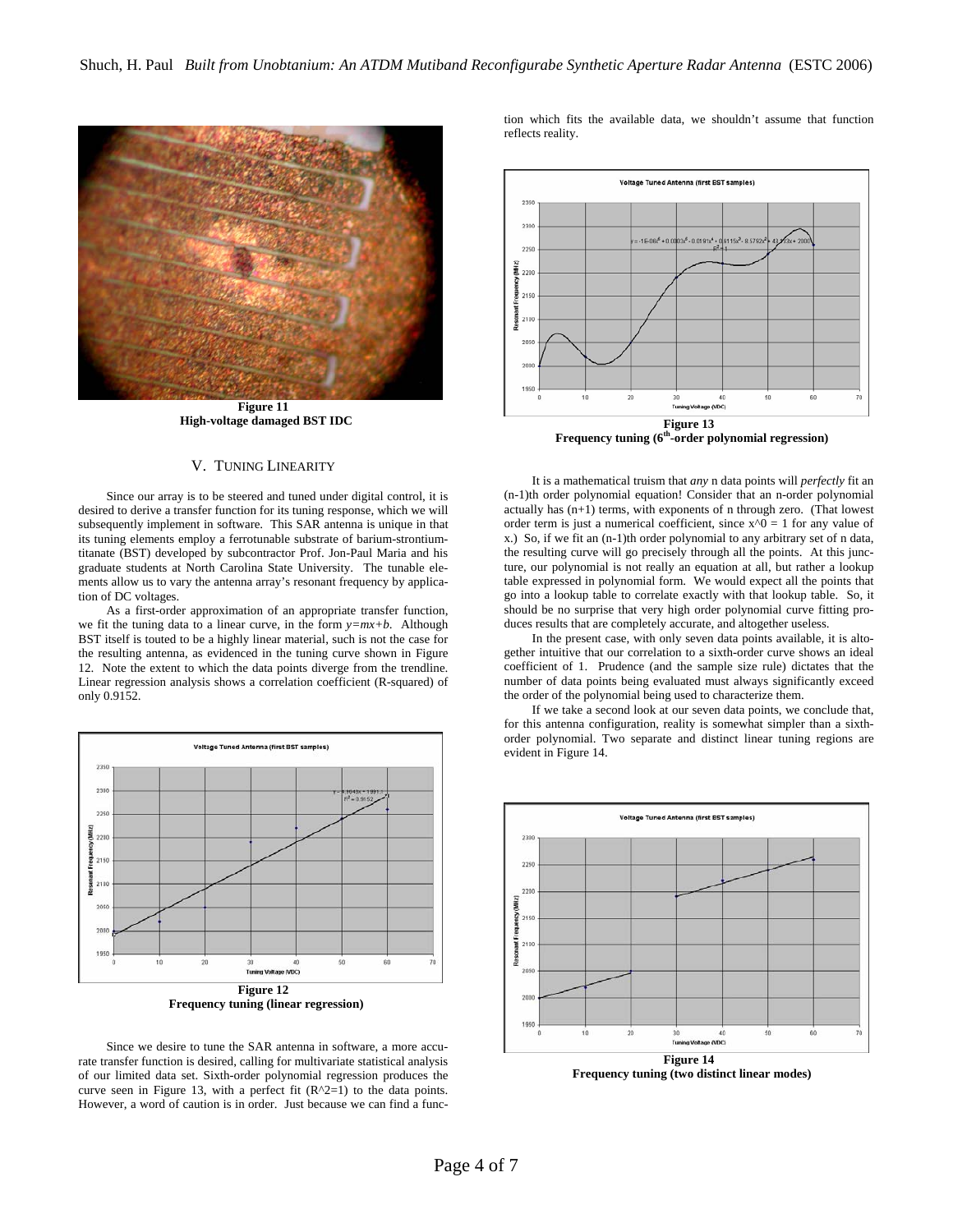Microstrip patch antennas (such as are implemented here on a ferrotunable dielectric substrate) can be described as cavity/slot radiators. Microwave resonant cavities can operate in multiple modes. We conclude from this Figure that our antenna is jumping between two distinct modes, each of which exhibits a relatively linear frequency response. It is our objective, when designing multiple-band antennas for actual space missions, to produce an antenna in which the various available resonant modes coincide with the actual frequency bands of interest.

For this circuit, two disjoint linear curves fit the data well. So does a sixth-order polynomial. Mathematically, either solution yields a satisfactory result. But, as far as antenna tuning is concerned, which interpretation do we consider more likely to represent reality?

The 14<sup>th</sup> Century Engish philosopher and theologian William of Ockham said it best, in his medieval rule of parsimony, which came to be known as Ockham's razor: *plurality should not be assumed without necessity*. When presented with two potential explanations for a phenomenon, the simpler of the two is most often correct.

This exercise underscores the power of graphing circuit response: it enables us to employ the Inter-Ocular Trauma Test. We accept as true those relationships which are strong enough to strike us between the eyes!

#### VI. DIGITAL CONTROL SOFTWARE

Figure 15 shows a Graphical User Interface (GUI) to allow testing of the prototype array under user commands input via a laptop computer. The current GUI revision, developed under the National Instruments LabView operating system, incorporates three different graphical mechanisms for performing 4-quadrant beam steering and frequency tuning. The first, and lowest level mechanism, allows the user to individually tune each one of the quadrant tuning potentials via a graphical slider and text input box. These controls are seen in lower left hand quadrant of the GUI screenshot. The second mechanism for tuning control is in the upper left hand quadrant of the GUI screenshot. There are three slider controls that provide authority over X steering, Y steering and antenna center frequency. When the user modifies the steering and/or frequency controls, the software calculates the appropriate four tuning potentials.



 **SARSAD GUI** 

The last tuning mechanism is provided via a graph/cursor control shown in the upper right section of the GUI screenshot. This control allows the user to drag a cursor about a X-Y plane to set the X and Y steering settings. It is also possible to click anywhere on the X-Y positional graph in this quadrant of the GUI, whereupon the four tuning voltages instantaneously set themselves such that the antenna array points itself to the corresponding azimuth and elevation.

Because there are three ways of controlling the tuning potentials, there is a pre-defined control priority funnel within the GUI software. A fragment of the digital controller software source code, programmed in C,

illustrates this hierarchy (see Figure 16). At the lowest level of this control funnel are the 4 individual tuning potentials  $([+X+Y], [+X-Y]$ ,  $[-X]$ +Y] , [-X –Y]). All tuning changes made on the control surface map down to these four tuning potentials and are what are ultimately get transmitted to the tuning hardware via the USB interface. Changes made to the X and Y steering controls are mapped to the cursor on the graph control and then are funneled to the four tuning potentials. If the cursor is manipulated, its X and Y values are sent to the X and Y control sliders and then funneled to the four tuning potentials. As the frequency slider is manipulated, its value is mapped to the four tuning potentials as well. It is important to note that all changes made a sent to the tuning hardware in real-time. The control update loop time in the GUI algorithm is approximately 5mSec.



 **SARSAD Digital Tuner code fragment**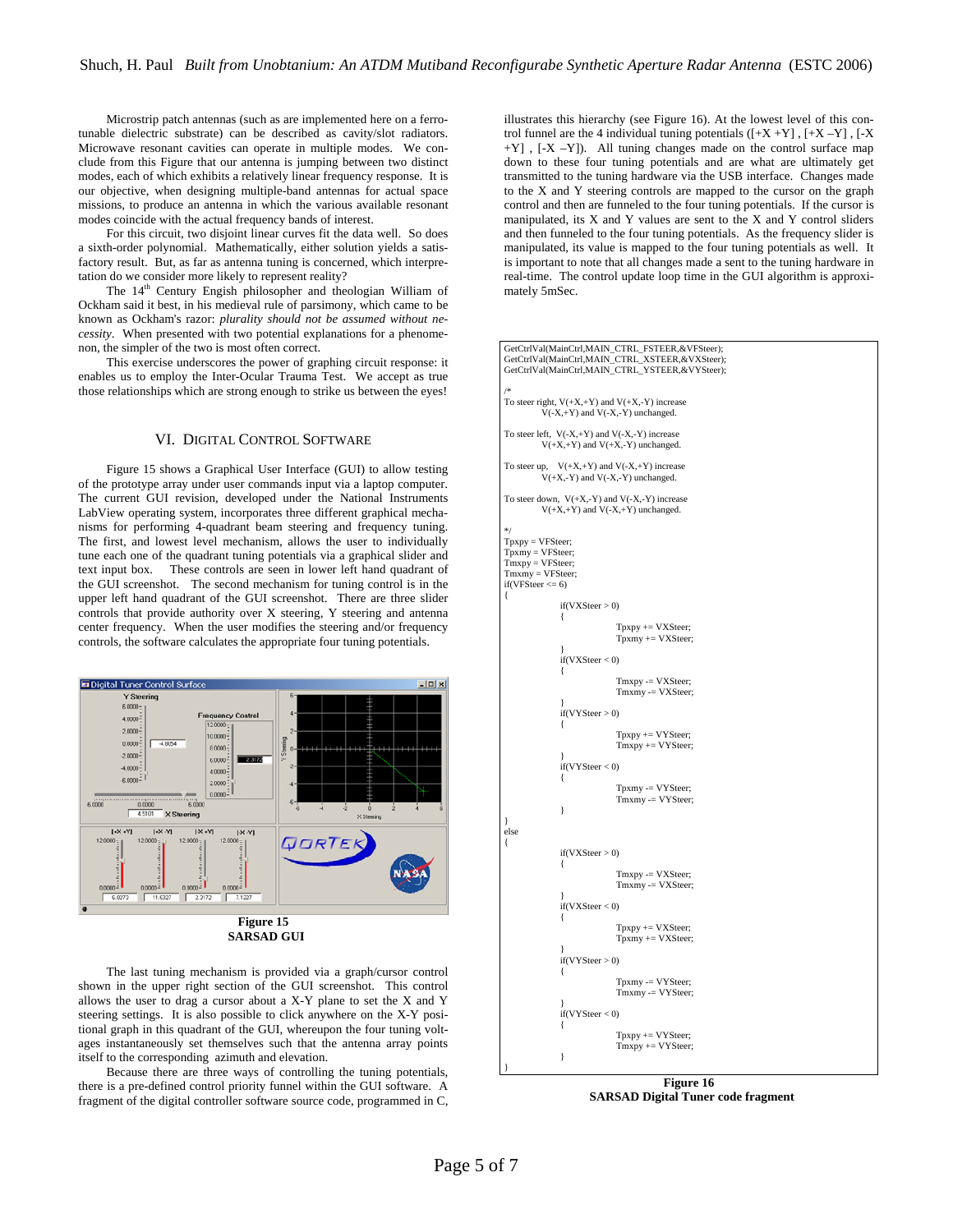# VII. TECHNOLOGY DEMONSTRATED

During the final weeks of the subject contract, all the various elements described above (multi-patch phased array antennas, ATDM tuning using BST interdigital capacitors, the SAR digital controller, high-voltage amplifier driver array, digital tuner software, and graphical user interface) were integrated into a sixteen-element Synthetic Aperture Radar Small Array Demonstrator (SARSAD), as seen in Figure 17. The SARSAD was tested first on a scalar network analyzer, to validate its frequency tuning, then on a vector network analyzer, to observe differential phase shift of the four quadrants under digital steering commands, and finally, on a compact antenna range (figure 18), to observe integrated performance as a tunable, steerable array.

Instrumentation used for array testing started with a calibrated signal source (HP 8616A microwave signal generator driving a Hawking HA16SD +6 dBi directional transmit antenna; frequency verified on a Racal Dana 9921 UHF digital frequency counter; radiated power verified on an HP 436A microwave power meter with an HP 8484 bolometer).



**Figure 17 SARSAD gain, frequency response, and pattern tests** 

The antenna array under test was mounted to a Velbon VGB3 photographic tripod with a tilt and pan head. Relative azimuth was measured with a horizontal protractor, and elevation with a combination of vertical protractor and plumb bob. Received signals were measured on an HP 8559A microwave spectrum analyzer in an HP 182C display mainframe.

For both scalar and vector network analysis, we employed an HP 8754A analyzer with an HP 08754 frequency doubler. The antenna range length was calibrated for near-field, far-field, and Rayleigh zone distances, with critical tripod locations marked off on the floor with masking tape (visible in Figure 18), and corresponding free-space isotropic path losses were computed. This ensured repeatable, quantifiable measurements of the main lobe under dynamic control.

During the described testing, we encountered several difficulties. Most serious of these was a reliability problem related to high-voltage breakdown of the BST capacitors, as noted previously. During the course of validation testing, nearly three quarters of the BST capacitors failed catastrophically, limiting our ability to fully characterize the system. The reliability issue remains a challenge to be surmounted. Nevertheless, during the brief time that all four antenna quadrants were operational, it was possible to characterize the array. These measurements confirm the ability of the ATDM-tuned SARSAD to perform frequency tuning, azimuth steering, and elevation steering, simultaneously under digital control, meeting the overall objectives of the funded research.

Due to the high dielectric dissipation factor of the BST capacitors, the SARSAD antenna exhibits high loss, measured with respect to a broadband, untuned antenna. Note in Figure 19 that this loss decreases linearly with bias potential. This is consistent with the loss tangent for the BST capacitors, which can be seen to vary inversely with applied bias potential. To achieve higher TRL, it will be necessary to reduce the loss tangent of the ferrotunable dielectric by at least an order of magnitude.



 **SARSAD far-field measurements in QorTek compact antenna range** 

Given that the measured loss tangent for the BST capacitors employed was on the order of  $10^{-2}$ , the reduction in antenna gain seen in Figure 19 cannot be explained by dielectric losses alone. We hypothesize that the die attach method used to integrate BST capacitors to the etched antenna panels introduces unacceptably high interface resistance. Conductive epoxy is lossy by nature, and attempts to reduce annealing temperatures (so as to avoid degradation of high voltage strength in the bulk BST) serve to aggravate this problem. Alternative methods of integrating ATDMs onto antenna panels, including direct deposition of ATDMs onto polymeric substrates should be explored in follow-on research.